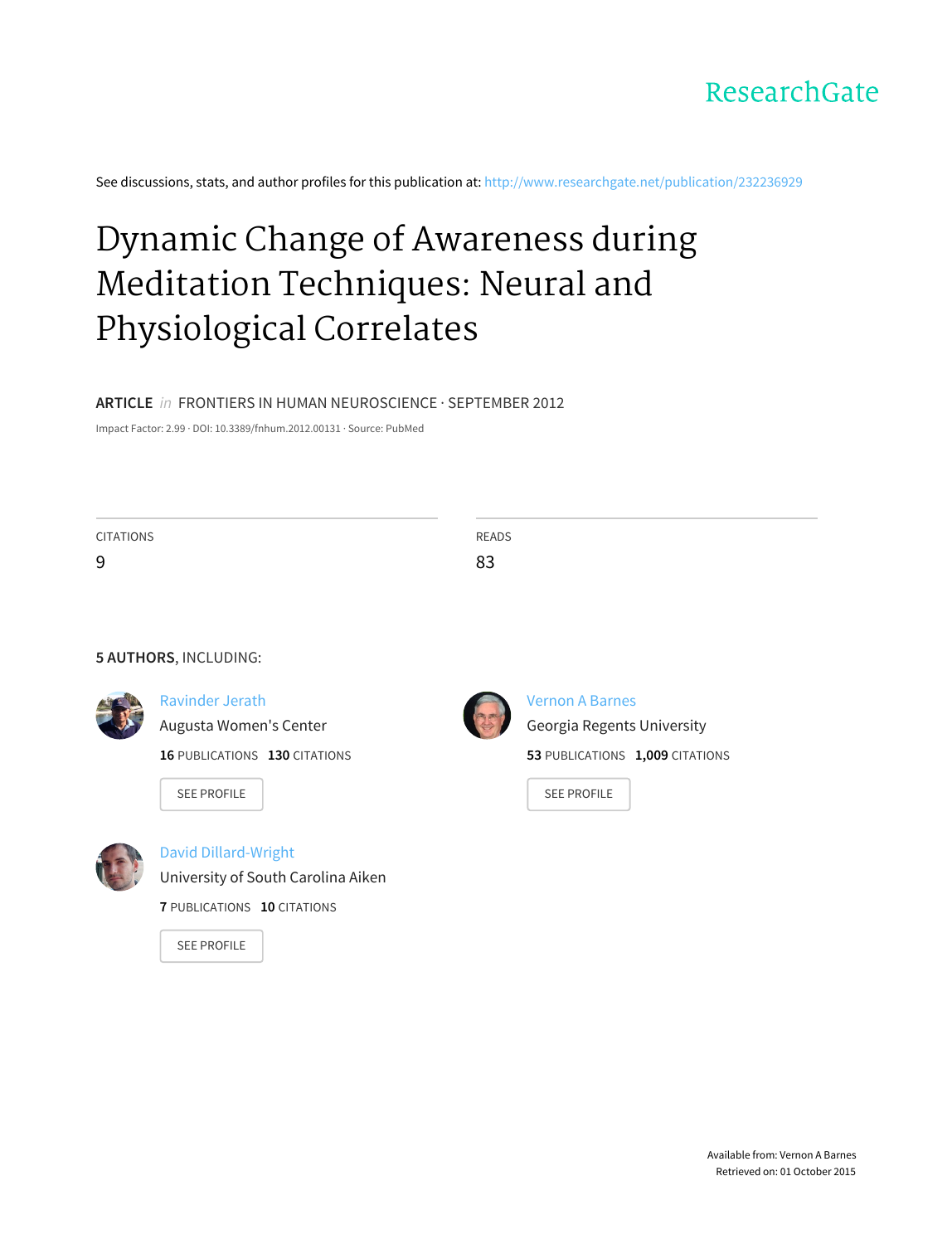

# [Dynamic change of awareness during meditation techniques:](http://www.frontiersin.org/Human_Neuroscience/10.3389/fnhum.2012.00131/full) neural and physiological correlates

## *[Ravinder Jerath1](http://www.frontiersin.org/Community/WhosWhoActivity.aspx?sname=RavinderJerath&UID=40277),2\*, [Vernon A. Barnes](http://www.frontiersin.org/people/VernonBarnes/66487) <sup>2</sup> , [David Dillard-Wright](http://www.frontiersin.org/Community/WhosWhoActivity.aspx?sname=DavidDillard-wright&UID=59005) <sup>3</sup> , [Shivani Jerath](http://www.frontiersin.org/people/ShivaniJerath/66503)4 and [Brittany Hamilton](http://www.frontiersin.org/people/BrittanyHamilton/66508)1*

*<sup>1</sup> Department of Obstetrics and Gynecology, Augusta Women's Center, Augusta, GA, USA*

*<sup>2</sup> Georgia Prevention Center, Institute of Public and Preventive Health, Georgia Health Sciences University, Augusta, GA, USA*

*<sup>3</sup> University of South Carolina, Aiken, SC, USA*

*<sup>4</sup> College of Medicine, American University of Antigua, New York, NY, USA*

*\*Correspondence: [rj605r@aol.com](mailto:rj605r@aol.com)*

#### *Edited by:*

*Hauke R. Heekeren, Freie Universität Berlin, Germany*

#### *Reviewed by:*

*Bruce Friedman, Virginia Tech, USA*

### **Introduction**

Recent findings illustrate how changes in consciousness accommodated by neural correlates and plasticity of the brain advance a model of perceptual change as a function of meditative practice. During the mindbody response neural correlates of changing awareness illustrate how the autonomic nervous system shifts from a sympathetic dominant to a parasympathetic dominant state. Expansion of awareness during the practice of meditation techniques can be linked to the Default Mode Network (DMN), a network of brain regions that is active when the one is not focused on the outside world and the brain is restful yet awake (Chen et al., 2008). A model is presented illustrating the dynamic mindbody response before and after mindfulness meditation, and connections are made with prefrontal cortex activity, the cardiac and respiratory center, the thalamus and amygdala, the DMN and cortical function connectivity. The default status of the DMN changes corresponding to autonomic modulation resulting from meditation practice.

#### **Modeling spatial awareness during the mind-body response**

The dynamic mind-body response supports the interrelationship between one's physical health and the state of one's mind. The mind-body response may be illustrated by a hypothetical psychophysiological condition before meditation, with decreased prefrontal cortex activity, with increased mind wandering (Hasenkamp et al., 2012) leading to an unsynchronized cardiac and respiratory center (elevated sympathetic nervous system activity)

and increased activity of the thalamus and amygdala (see **Figure 1**). Increased thalamo-cortical activity is associated with baseline or increased DMN activity and decreased cortical function connectivity. During and after meditation, DMN activity is decreased and there is increased prefrontal cortex activity, leading to a more synchronized cardiac and respiratory center (elevated parasympathetic nervous system activity) and decreased activity of the thalamus and amygdala. This decreased thalamo-cortical activity is associated with decreased DMN activity and increased cortical function connectivity. This model is supported by a number of recent fMRI and other imaging studies.

#### **fMRI and other imaging findings in mind-body practices**

Studies using fMRI suggest that, due to the plasticity of brain, there are dynamic changes in activation of the bilateral temporoparietal junction and the temporal gyri frontal eye field when an individual closes and opens his eyes (Mayer et al., 2004). Endogenous (internal) vs. exogenous (external) facilitation (referring to speed of orienting response) results in widespread cortical activation including the bilateral temporoparietal junction, bilateral superior temporal gyrus, right middle temporal gyrus, right frontal eye field, and left intraparietal sulcus (Mayer et al., 2004). Conversely, exogenous visual space orientation compared to endogenous facilitation results in only a single focus of activation in the left superior temporal gyrus. In our model, the normal activation resulting from endogenous orientation at the start of meditation with eyes closed shifts from the temporal (somatosensory) gyri to the parietal and visual cortex.

fMRI evidence suggests increased blood flow in frontal and parietal lobes after focused meditation (Newberg et al., 2010). A study conducted with mindfulness-based stress reduction on patients with social anxiety disorder reported that during a breath-focused attention task, subjects showed (a) decreased negative emotional experiences, (b) reduced amygdala activity, and (c) increased activity in brain regions implicated in attentional deployment (Goldin and Gross, 2010). Mindfulness meditation has been shown to: (1) decrease pain-related activity of the primary somatosensory cortex, (2) increase activity of the anterior cingulate cortex and anterior insula, and (3) reduce activity of the limbic gating mechanism with the thalamus (amygdala). The findings suggest that mindfulness meditation improves visuospatial processing, working memory, and executive functioning (Zeidan et al., 2010). Mindfulness practitioners exhibit lower trait frontal gamma activity, as well as state and trait increases in posterior gamma power, irrespective of practice proficiency suggesting that mindfulness induces neuroplasticity in self-referential and attentional networks (Berkovich-Ohana et al., 2012).

In meditation, cardio-respiratory synchronization leads to a long-lasting neural response as indicated by EEG, fMRI, and other imaging techniques. In an fMRI study where the effects of respiration variations on independent component analysis of DMN were analyzed, it was shown that functional connectivity can be greatly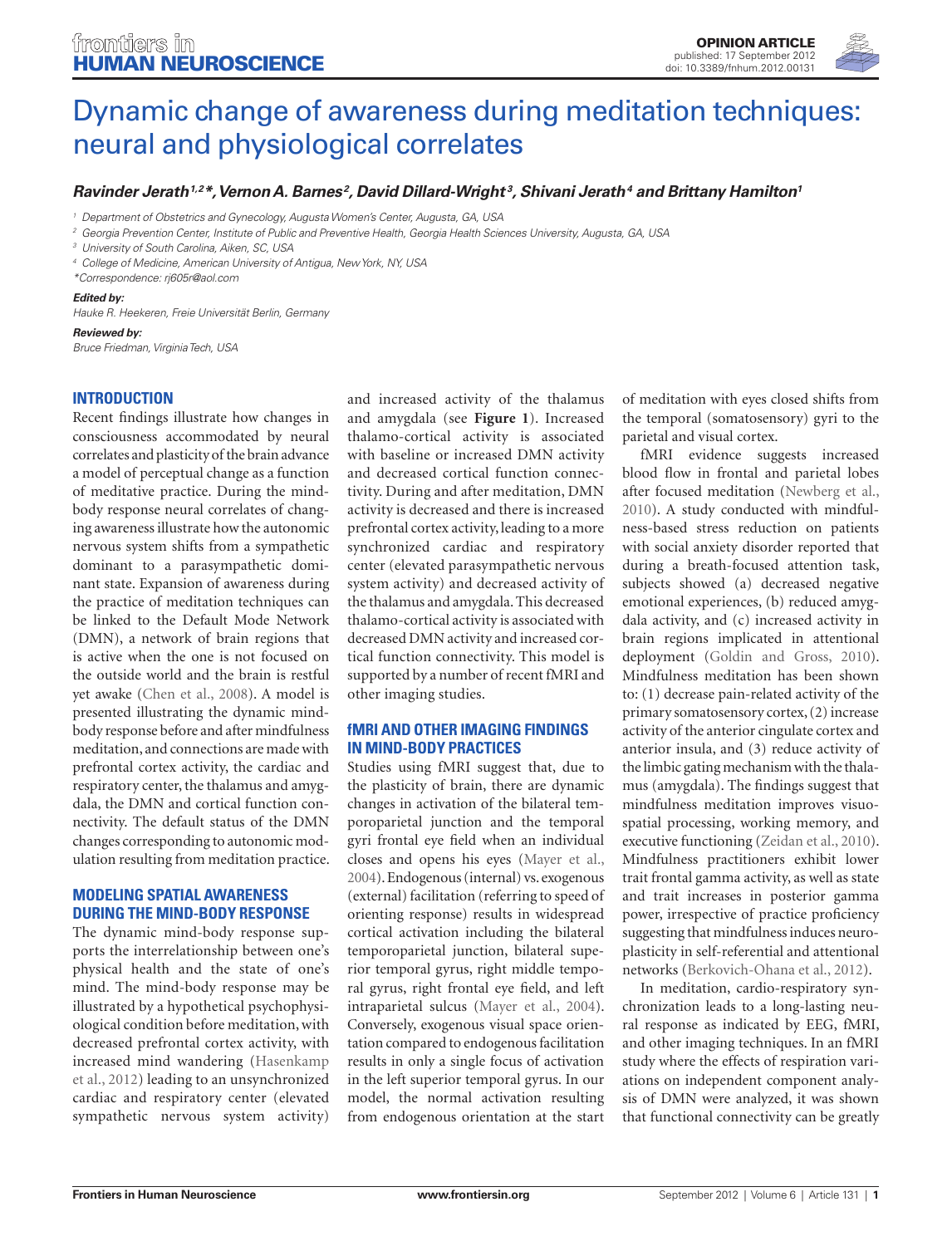

affected by cardiac and respiratory activity (Birn et al., 2008). Regarding coupling between the hemodynamic response and neuronal activity (neurovascular coupling), findings suggest that the hemodynamic response is significantly correlated with neuronal activity. This concept is further illustrated by recent findings of effects of meditation on the DMN.

### **The default mode network in meditation practice**

The DMN is a specific, anatomically defined network of brain regions preferentially active when one is wakeful but resting and not focused on the external environment (Buckner et al., 2008). The DMN is characterized by low frequency 0.1 Hz bloodoxygen-level dependent (BOLD) fMRI signal fluctuations within brain regions (Chen et al., 2008). These fluctuations are hypothesized to result from neuronal activ-

ity synchronized within and across brain regions (Birn et al., 2006). Independent component analysis has distinguished waveform activity within the DMN and respiratory induced changes (Birn et al., 2008). It is our hypothesis that respiratory impulses synchronize with the DMN via activity of slowly adapting stretch receptors (SARs) in the lungs. These receptors are activated during inspiration and expiration (Schelegle, 2003). Animal-based studies have shown the origin of rhythmically generated inhibitory impulses by inflation of respiratory alveoli in the lungs, that are detected in the brainstem and other areas of the brain. These neuronal impulses inhibit over-inflation and are involved with the Hering–Breuer reflex (Hering and Breuer, 1868). The DMN average frequency of 0.1 Hz synchronizes activity in widespread regions of the brain and is highly correlated with respiration. Our model suggests that decreased DMN activity during and after mindfulness meditation may lead to increased cortical function connectivity (**Figure 1**). After meditation, there is a decreased rate of breathing, and decreased activity of the DMN leads to selective inhibition of thalamus and amygdala (sensory relay center and emotional centers respectively) and activation of cortical function connectivity.

Different mind-body techniques may be expected to produce differences in physiological changes as well as different experiences and brain states (Orme-Johnson and Walton, 1998) and these may also be attributed to variations in methodology (Travis et al., 2009). One factor that seems to be common among different types of meditation is respiratory and cardiac synchronization, a feature that underlies increased heart rate variability that is indicative of autonomic modulation. Cardio-respiratory phase synchronization has been shown to be enhanced during meditation, compared with normal relaxation (Wu and Lo, 2010). In Zen and *Kinhin* meditation, the breathing frequency decreases spontaneously even in novices leading to the cardio-respiratory synchronization (Cysarz and Büssing, 2005). The activity of pulmonary SARs is also known to be transmitted to the heart where respiratory sinus arrhythmia is observed during lung inflation. Central and autonomic nervous system interaction has been shown to be impacted by only 5 days of meditation, including lower heart rate and increased heart rate variability (Tang et al., 2009). Cardiorespiratory modulation synchronizes with the DMN and causes increased cortical function connectivity.

The physiological response from the Yogic breathing technique of *pranayama* leads to an autonomic shift from sympathetic to parasympathetic dominance (Jerath et al., 2006), e.g., slower breathing rate (<10 breaths per min) reduces sympathetic and increases parasympathetic activity (Pramanik et al., 2009). The change to a calmer state of mind can be induced by synchronization of hemodynamic changes to slower heart and breathing rates – a higher degree of cardiorespiratory synchronization during meditation (Cysarz and Büssing, 2005). Awareness of the mental transformation leads to a state of increasing calm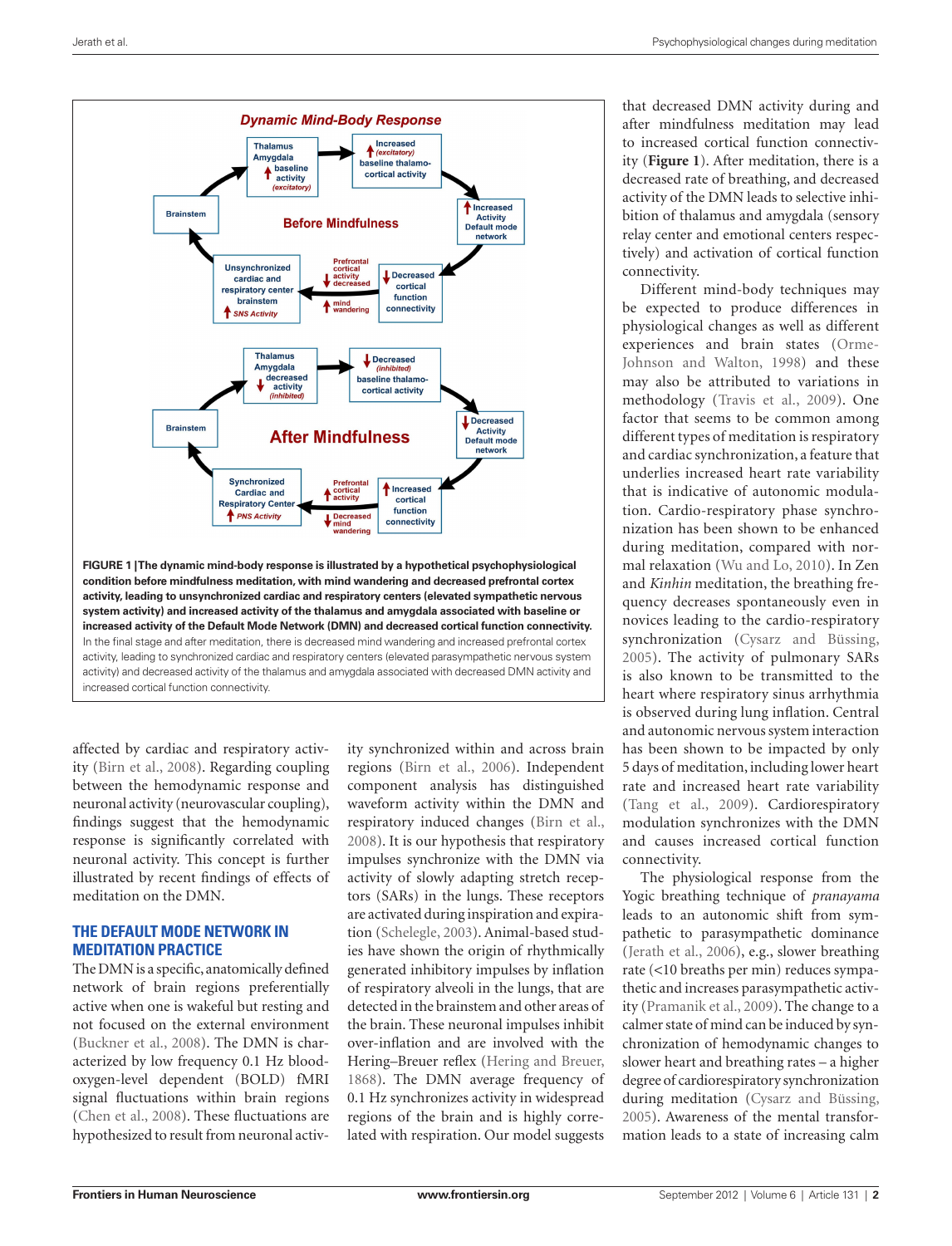and outer focus via increased self-awareness through *pranayama* practice (Brown and Gerbarg, 2005).

Variations in brain wave patterns have been observed in different meditation techniques, for example, increased alpha coherence in Transcendental Meditation®, higher theta wave activity in Zen meditation and increased gamma activity in mindfulness meditation (Travis and Shear, 2010). Alpha and theta power increase with eyes closed compared to eyes open in normal subjects tested via fMRI scans to monitor the DMN, suggesting a network of spectral EEG activities simultaneously operative at well defined regional fields in the eyes closed state, varying specifically between eyes closed and eyes open states (Chen et al., 2008). The amount of deactivation within the DMN is modulated by the effort required to perform the task.

This feature may help explain why effort in meditation (e.g., concentration) has been shown to decrease activation of the DMN as compared to DMN activation in techniques requiring no effort. The TM technique utilizes automatic self-transcending to allow the mind to settle to a state of quiescence (Alexander et al., 1987). This experience is associated with significantly increased EEG coherence and physiological rest (Travis et al., 2001). Alpha EEG coherence and synchrony, as seen during the TM technique, is associated with neural communication and integration which may be the neurophysiological basis of beneficial physiological and clinical effects of TM (Travis and Shear, 2010). TM produces higher alpha power in the frontal cortex and lower beta and gamma waves in the same frontal areas during practice, and creates greater alpha coherence between the left and right hemispheres of the brain.

Activation of the DMN has been found to be increased during periods of low cognitive load and decreased under greater executive control. Findings reflect differences in specific meditation practices employed, which may also be attributed to methodological differences in measurement of fluctuating cognitive states (Hasenkamp et al., 2012), and meditation studies including TM have shown increased DMN activity during meditation practice (Baron Short et al., 2010; Travis et al., 2010). The practice of TM has been shown to increase functional connectivity

of DMN and to activate DMN compared to simple eyes closed rest (Travis et al., 2010). A positron emission tomography study reported that TM practice increases blood flow in the prefrontal cortex, reduces activity in the thalamus and the medial occipital lobe, and reduces hippocampal activity (Newberg et al., 2006). Increased brain wave coherence, commonly seen during TM (Travis et al., 2002), has been reported to "stabilize" in activity outside of meditation. Regular practice engaging DMN over time may induce neuroplastic changes that improve health for the mind and body.

#### **Conclusion**

Recent research illustrates how the neural correlates and plasticity of the brain accommodate changes in consciousness. Neural correlates of expanding awareness during the mind-body response illustrate how the autonomic nervous system shifts from a sympathetic dominant to a parasympathetic dominant state. We have attempted to synthesize the literature in order to advance a model illustrating meditation's dynamic mind-body response, and associations are made with the cardiac and respiratory center, the thalamus and amygdala, the DMN and cortical function connectivity.

Synchronization of the hemodynamic response during meditation was shown to lead to inhibition of the limbic system, and deactivation of DMN leads to an increase in cortical functional connectivity. This article provides evidence to support the mechanism of neurophysiological changes during meditation at the cellular level based on neurovascular coupling, and at the global brain activity level from the autonomic response generated by cardiorespiratory synchronization. Future research will benefit from use of a standardized set of psychophysiological variables and imaging protocols, for comparison of studies different kinds of meditation, that would foster clearer understanding of the relationship between the DMN and experiences during meditation (Travis et al., 2009).

#### **References**

Alexander, C. N., Cranson, R. W., Boyer, R. W., and Orme-Johnson, D. (1987). "Transcendental consciousness: a fourth state of consciousness beyond sleep, dreaming, and waking," in *Sleep and Dreams: A Sourcebook*, ed. J. Gackenbach (New York: Garland Publishing), 282–315.

- Baron Short, E., Kose, S., Mu, Q., Borckardt, J., Newberg, A., George, M. S., and Kozel, F. A. (2010). Regional brain activation during meditation shows time and practice effects: an exploratory FMRI study. *Evid. Based Complement. Alternat. Med.* 7, 121–127.
- Berkovich-Ohana, A., Glicksohn, J., and Goldstein, A. (2012). Mindfulness-induced changes in gamma band activity – implications for the default mode network, self-reference and attention. *Clin. Neurophysiol.* 123, 700–710.
- Birn, R. M., Diamond, J. B., Smith, M. A., and Bandettini, P. A. (2006). Separating respiratory-variation-related fluctuations from neuronal-activity-related fluctuations in fMRI. *Neuroimage* 31, 1536–1548.
- Birn, R. M., Murphy, K., and Bandettini, P. A. (2008). The effect of respiration variations on independent component analysis results of resting state functional connectivity. *Hum. Brain Mapp.* 29, 740–750.
- Brown, R. P., and Gerbarg, P. L. (2005). Sudarshan Kriya Yogic breathing in the treatment of stress, anxiety, and depression. Part II – clinical applications and guidelines. *J. Altern. Complement. Med.* 11, 711–717.
- Buckner, R. L., Andrews-Hanna, J. R., and Schacter, D. L. (2008). The brain's default network: anatomy, function, and relevance to disease. *Ann. N. Y. Acad. Sci.* 1124, 1–38.
- Chen, A. C., Feng, W., Zhao, H., Yin, Y., and Wang, P. (2008). EEG default mode network in the human brain: spectral regional field powers. *Neuroimage* 41, 561–574.
- Cysarz, D., and Büssing, A. (2005). Cardiorespiratory synchronization during Zen meditation. *Eur. J. Appl. Physiol.* 95, 88–95.
- Goldin, P. R., and Gross, J. J. (2010). Effects of mindfulness-based stress reduction (MBSR) on emotion regulation in social anxiety disorder. *Emotion* 10, 83–91.
- Hasenkamp, W., Wilson-Mendenhall, C. D., Duncan, E., and Barsalou, L. W. (2012). Mind wandering and attention during focused meditation: a fine-grained temporal analysis of fluctuating cognitive states. *Neuroimage* 59, 750–760.
- Hering, E., and Breuer, J. (1868). Die selbststeuerung der atmung durch den nervus vagus. *Sitzung Akad Wiss Wien* 57, 672–677.
- Jerath, R., Edry, J. W., Barnes, V. A., and Jerath, V. (2006). Physiology of long pranayamic breathing: neural respiratory elements may provide a mechanism that explains how slow deep breathing shifts the autonomic nervous system. *Med. Hypotheses* 67, 566–571.
- Mayer, A. R., Dorflinger, J. M., Rao, S. M., and Seidenberg, M. (2004). Neural networks underlying endogenous and exogenous visual-spatial orienting. *Neuroimage*  23, 534–541.
- Newberg, A. B., Wintering, N., Waldman, M. R., Amen, D., Khalsa, D. S., and Alavi, A. (2010). Cerebral blood flow differences between long-term meditators and non-meditators. *Conscious. Cogn.* 19, 899–905.
- Newberg, A., Travis, F., Wintering, N., Nidich, S., Alavi, A., and Schneider, R. (2006). "Cerebral 416 glucose metabolic changes associated with Transcendental Meditation practice," *Paper Presented at Neural Imaging*, Miami, FL.
- Orme-Johnson, D. W., and Walton, K. G. (1998). All approaches of preventing or reversing effects of stress are not the same. *Am. J. Health Promot.* 12, 297–299.
- Pramanik, T., Sharma, H. O., Mishra, S., Mishra, A., Prajapati, R., and Singh, S. (2009). Immediate effect of slow pace bhastrika pranayama on blood pressure and heart rate. *J. Altern. Complement. Med.* 15, 293–295.